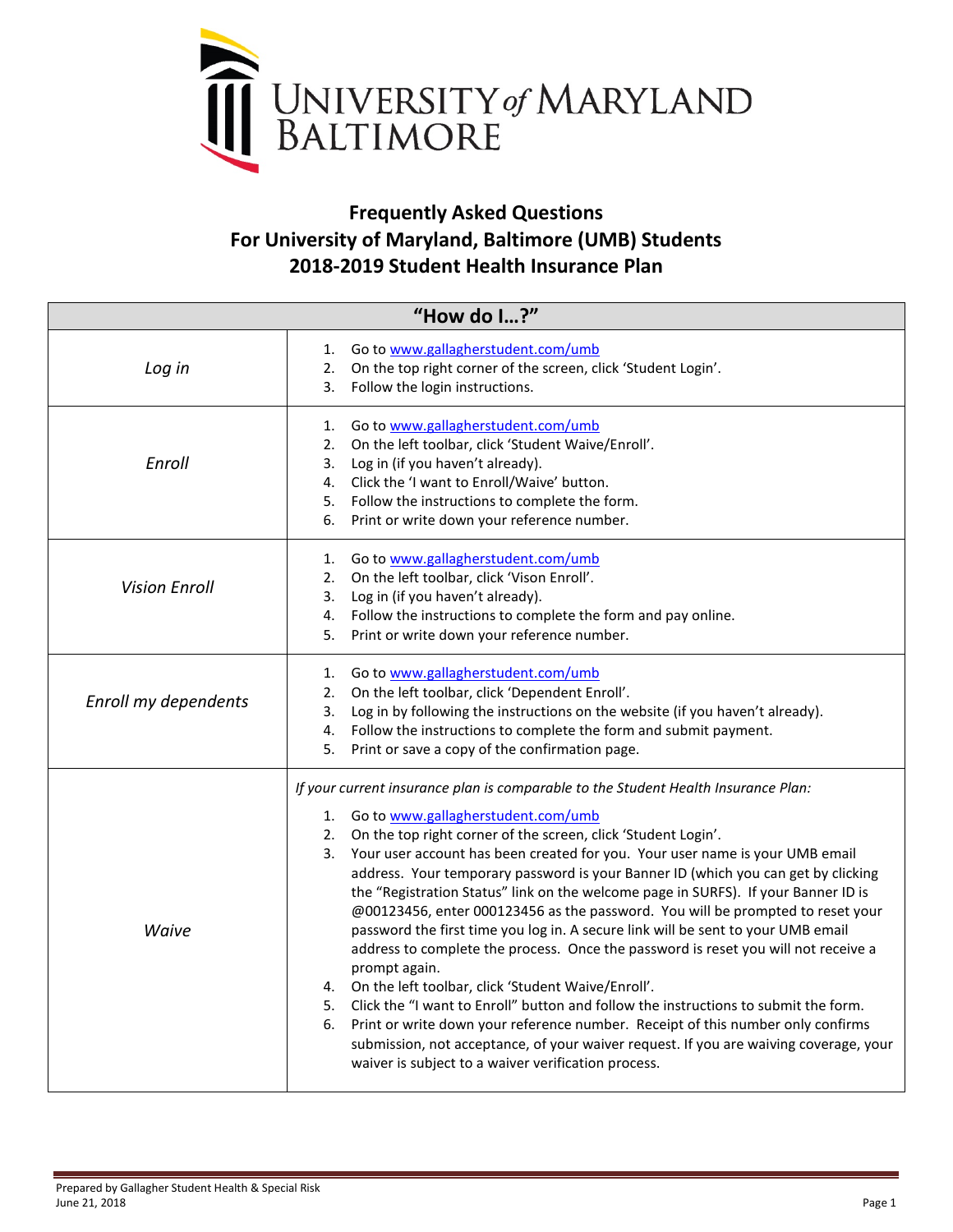| Edit my Form after it's<br>submitted | If it is before the waiver/enrollment deadline:<br>Go to www.gallagherstudent.com/umb<br>1.<br>Log in by following the instructions on the website (if you haven't already).<br>2.<br>On the left, click 'View My Submitted Forms'.<br>3.<br>Select the form you want to edit.<br>4.<br>5. Update the form as needed.<br>Click 'Submit Edit'.<br>6.<br>After the wavier/enrollment deadline, forms cannot be edited. Please contact Customer<br>Service if you have any issues.                                                                                                                                                                                                                                                                                                                                                                                                                                        |  |
|--------------------------------------|------------------------------------------------------------------------------------------------------------------------------------------------------------------------------------------------------------------------------------------------------------------------------------------------------------------------------------------------------------------------------------------------------------------------------------------------------------------------------------------------------------------------------------------------------------------------------------------------------------------------------------------------------------------------------------------------------------------------------------------------------------------------------------------------------------------------------------------------------------------------------------------------------------------------|--|
| Obtain an ID card                    | Student will be mailed ID cards to the address on file with UMB. Students who enroll by July<br>$18th$ will have their ID card when the plan goes into effect on August $1st$ . Please make sure<br>your correct address is on file at UMB to be sure you receive your ID card. Therefore and on<br>ongoing basis, cards are usually sent 7-10 business days after Gallagher Student Health &<br>Special Risk has received your enrollment information from UMB.<br>Below is the instruction to access the online ID card:<br>Go to www.gallagherstudent.com/umb<br>1. Log in (if you haven't already).<br>2. You will be redirected to the 'Account Home' page where you can see your claims ID<br>number.<br>3. Go to https://member.carefirst.com/mos/#/registration/home<br>Input QXH follow by your claim ID number as Member ID (e.g. QXH123456789)<br>4.<br>Input your Date of Birth and click "Continue"<br>5. |  |
| Obtain a tax form                    | Tax forms are mailed to the address on file by either the Insurance Carrier or the Claims<br>Administrator. Please refer to the Important Contact Information Section of this document for<br>further information.                                                                                                                                                                                                                                                                                                                                                                                                                                                                                                                                                                                                                                                                                                     |  |
| Print a Verification Letter          | Verification Letters are usually available 5-7 business days after your eligibility is confirmed.<br>1. Go to www.gallagherstudent.com/umb<br>2. On the left toolbar, click 'Account Home'.<br>3.<br>Log in by following the instructions on the website (if you haven't already).                                                                                                                                                                                                                                                                                                                                                                                                                                                                                                                                                                                                                                     |  |
| View my account<br>information       | Go to www.gallagherstudent.com/umb<br>1.<br>Log in (if you haven't already).<br>2.<br>3. You will be redirected to the 'Account Home' page where you can see your current<br>coverage, claims ID number, and contact information.                                                                                                                                                                                                                                                                                                                                                                                                                                                                                                                                                                                                                                                                                      |  |
| Change my address                    | Go to www.gallagherstudent.com/umb<br>1.<br>On the left toolbar, click 'Customer Service'.<br>2.<br>Under the 'Choose Help Topic' dropdown, select 'Address Change'.<br>3.<br>Complete the required fields.<br>4.<br>Click 'Submit'.<br>5.<br>Make sure you also notify your school of your address change.                                                                                                                                                                                                                                                                                                                                                                                                                                                                                                                                                                                                            |  |
| Find a Doctor                        | Go to www.gallagherstudent.com/umb and click on 'Find a Doctor'.                                                                                                                                                                                                                                                                                                                                                                                                                                                                                                                                                                                                                                                                                                                                                                                                                                                       |  |
| Find a Participating<br>Pharmacy     | Go to www.gallagherstudent.com/umb and click on 'Pharmacy Program'.                                                                                                                                                                                                                                                                                                                                                                                                                                                                                                                                                                                                                                                                                                                                                                                                                                                    |  |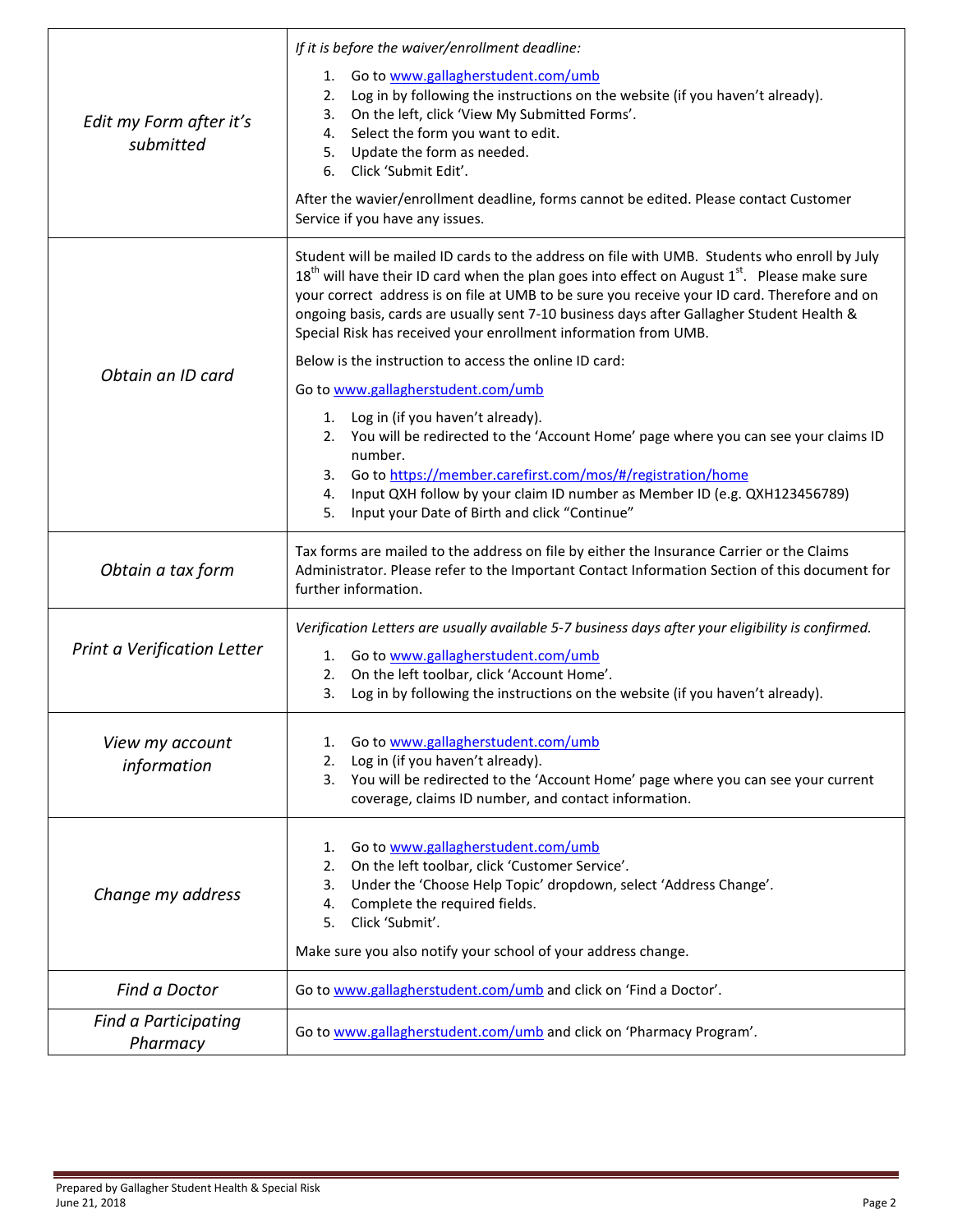### **Table of Contents**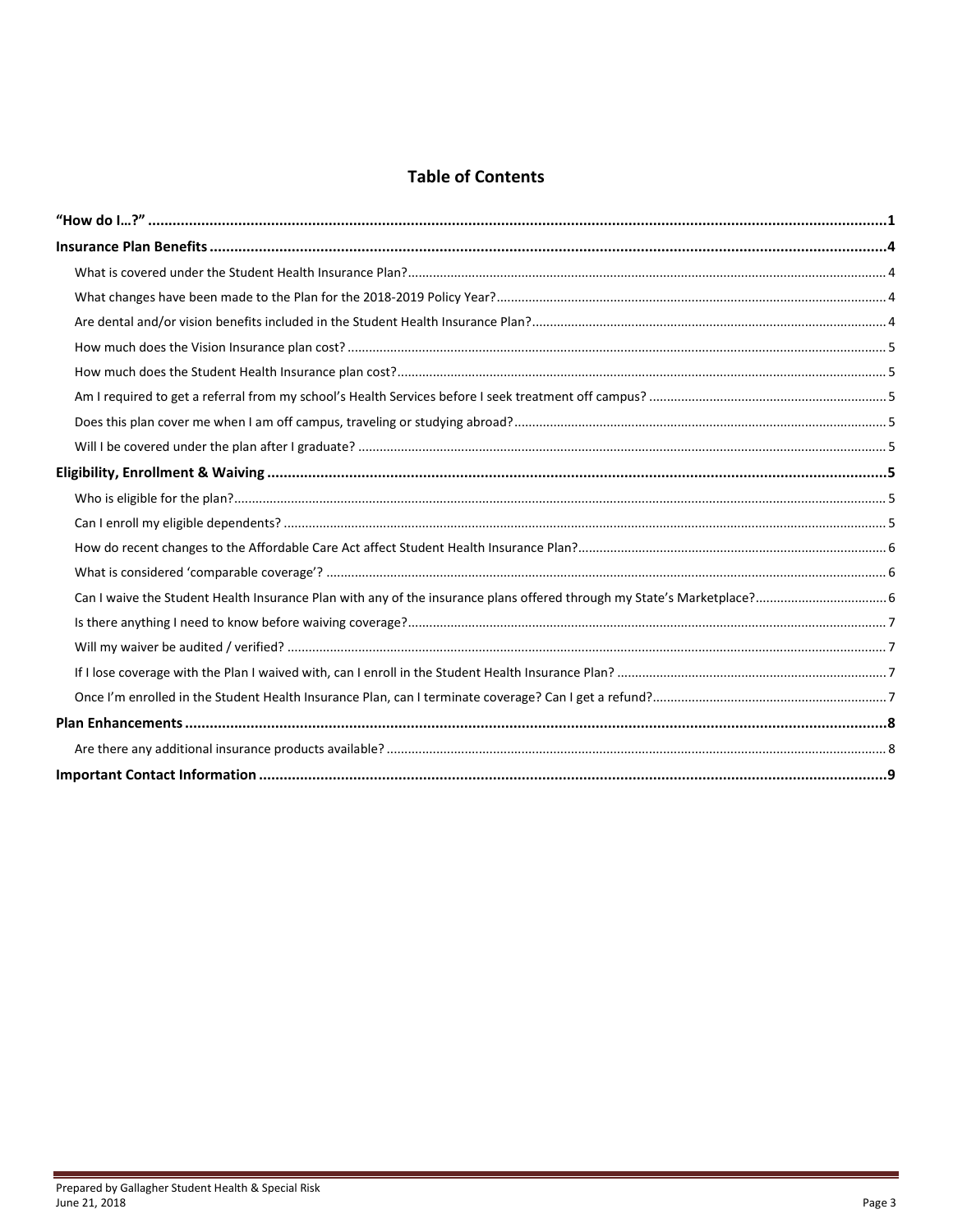### <span id="page-3-0"></span>**Insurance Plan Benefits**

#### <span id="page-3-1"></span>**What is covered under the Student Health Insurance Plan?**

- The Plan is fully compliant with the Affordable Care Act and all other federal and state mandates.
- The Plan offers comprehensive benefits that include hospital room and board, inpatient and outpatient surgical procedures, labs and x-rays, chemotherapy and radiation, inpatient and outpatient mental health services, physician office visits, consultant visits, ambulance, emergency care, and prescription drugs.
- Preventive Care Services are available at no cost sharing when received from an In-Network Provider. Preventive Care Services may include routine physicals and examinations, routine screenings, routine GYN examinations, and most immunizations.
- Services provided by a participating In-Network Provider are generally covered at 80%, while services provided by an Outof-Network Provider are generally covered at 60%.
- This plan has a \$250 per insured, per policy year deductible that applies to services received from an In-Network Provider.
- This plan has a \$500 per insured, per policy year deductible that applies to services received from an Out-of-Network Provider.
- At participating pharmacies, you will pay a \$20 copayment for a 30-day supply of a generic drug, a \$40 copayment for a 30 day supply of a preferred brand name drug, a \$70 copayment for a 30-day supply of a non-preferred brand name drug, preferred specialty drug copayment is \$100 for Tier 4 and \$150 for Tier 5.
- Some prescription drugs require a Prior Authorization from the insurance company before you can pick-up your prescription. These prescriptions must be approved in advance. Your medical provider is responsible for obtaining the Prior Authorization approval. To find out which prescriptions require prior authorization, go to the Pharmacy Program section on your school specific page throug[h www.gallagherstudent.com.](http://www.gallagherstudent.com/)
- Intercollegiate Sports are covered as any other Injury.
- Please refer to the plan brochure available at through your school specific page a[t www.gallagherstudent.com](http://www.gallagherstudent.com/) by clicking on 'My Benefits and Plan Information' for complete details about coverage, limitations, and exclusions.

#### <span id="page-3-2"></span>**What changes have been made to the Plan for the 2018-2019 Policy Year?**

- In-Network Out of Pocket Maximum has been increased from \$5,000 to \$6,500
- Out-of-Network Out of Pocket Maximum has been increased from \$6,850 to \$12,700
- Copayment for a 30-day supply of a generic drug has been increased from \$10 to \$20
- Copayment for a 30-day supply of a preferred brand name drug has been decreased from \$45 to \$40
- Copayment for a 30-day supply of a non-preferred brand name drug has been increased from \$65 to \$70
- Specialty drug coinsurance levels of 50% up to \$100 for Tier 4 and \$150 for Tier 5 have been changed to just copayments of \$100 for Tier 4 and \$150 for Tier 5
- The deductible for In-Network PCP/non-preventive office visits has been changed from subject to deductible to not subject to deductible

#### <span id="page-3-3"></span>**Are dental and/or vision benefits included in the Student Health Insurance Plan?**

There is a pediatric preventive dental benefit and a pediatric preventive vision benefit available for students up to the age of 19 and their enrolled eligible dependents up to the age of 19. Please see the Student Health Insurance Plan brochure for details.

A voluntary dental plan is available to all students for an additional cost. Please visit the Gallagher Student Health & Special Risk website [\(www.gallagherstudent.com/dental\)](http://www.gallagherstudent.com/dental) for coverage options available for purchase.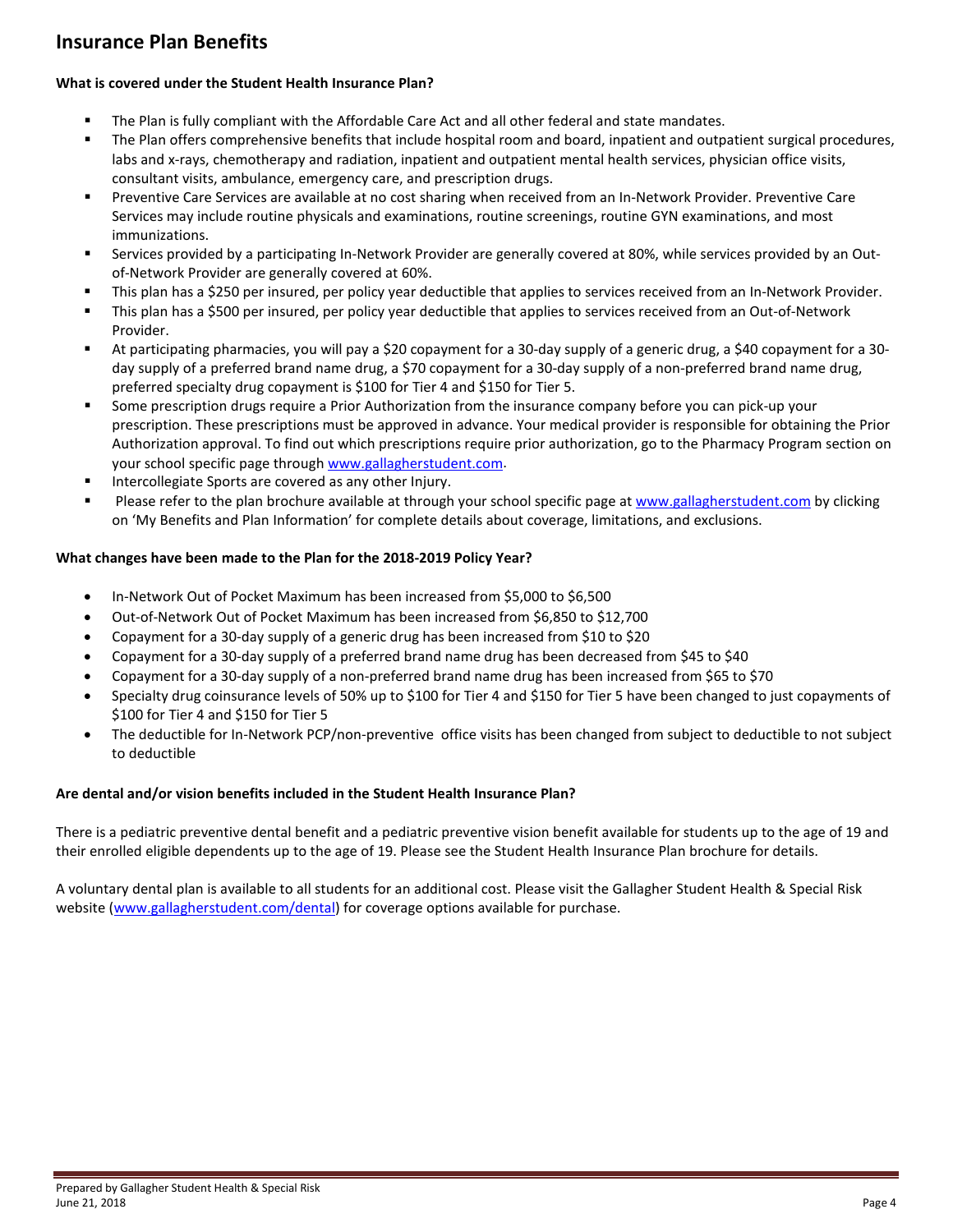A voluntary vision plan is available to all students for an additional cost. Please visit the Gallagher Student Health & Special Risk website [\(www.gallagherstudent.com/umb,](http://www.gallagherstudent.com/umb) click Vision Enroll for coverage options available for purchase.

#### <span id="page-4-0"></span>**How much does the Vision Insurance plan cost?**

|                                   | Annual<br>08/01/2018 - 7/31/2019 | <b>Spring</b><br>02/01/2019 - 07/31/2019 |
|-----------------------------------|----------------------------------|------------------------------------------|
| <b>Enrollment/Waiver Deadline</b> | September 17, 2018               | <b>February 15, 2019</b>                 |
| Student                           | \$58.32                          | \$29.16                                  |
| Student + Adult                   | \$116.52                         | \$58.26                                  |
| Student + Child                   | \$87.36                          | \$43.68                                  |
| Family*                           | \$174.84                         | \$87.42                                  |

\*Family would be either spouse and one or more children, or 2 or more children

#### <span id="page-4-1"></span>**How much does the Student Health Insurance plan cost?**

|                                   | Fall                   | <b>Spring</b>            |
|-----------------------------------|------------------------|--------------------------|
|                                   | 08/01/2018 - 1/31/2019 | 02/01/2019 - 07/31/2019  |
| <b>Enrollment/Waiver Deadline</b> | September 17, 2018     | <b>February 15, 2019</b> |
| Student                           | \$1,755.56             | \$1,755.56               |
| Student + Adult                   | \$3,511.12             | \$3,511.12               |
| Student + Child                   | \$2,633.31             | \$2,633.31               |
| Family*                           | \$5,266.63             | \$5,266.63               |

\*Family would be either spouse and one or more children, or 2 or more children

#### <span id="page-4-2"></span>**Am I required to get a referral from my school's Health Services before I seek treatment off campus?**

No, a referral is not required with the Student Health Insurance Plan, but there are many benefits to first seeking care or advice from Student Health Center. Students should be aware that on-campus Health Services are available to them. Your school's Health Services website is[: http://www.umaryland.edu/studenthealth/](http://www.umaryland.edu/studenthealth/)

#### <span id="page-4-3"></span>**Does this plan cover me when I am off campus, traveling or studying abroad?**

Yes, the Student Health Insurance Plan covers you during semester breaks, summer vacation and even if you're traveling or studying abroad. You'll be covered for the period for which you are enrolled and premiums are paid. Please refer to information on BlueCard Worldwide, found under "My Benefits and Plan Information".

#### <span id="page-4-4"></span>**Will I be covered under the plan after I graduate?**

You will be covered under the Student Health Insurance Plan until the end of the policy period for which you are enrolled and premium has been paid. If you enrolled and paid for Fall coverage and graduate in December, you will be covered until January 31, 2019. If you enrolled and paid for spring/summer coverage and graduate in the Spring, you will be covered until July 31, 2019. There is no option to continue coverage beyond January 31, 2019 / July 31, 2019 once you are not a student at UMB.

### <span id="page-4-5"></span>**Eligibility, Enrollment & Waiving**

#### <span id="page-4-6"></span>**Who is eligible for the plan?**

All full-time students taking 9+credit hours are automatically billed for and enrolled in the Student Health Insurance Plan unless proof of comparable coverage is furnished by selecting the waiver option on the Health Insurance Decision Form. Any student taking less than 9 credit hours will not be automatically billed, but are eligible to enroll on a voluntary basis.

Students must actively attend classes for at least the first 31 days after the effective date of the period for which coverage is purchased. Home study, correspondence, and online courses do not fulfill this requirement.

#### <span id="page-4-7"></span>**Can I enroll my eligible dependents?**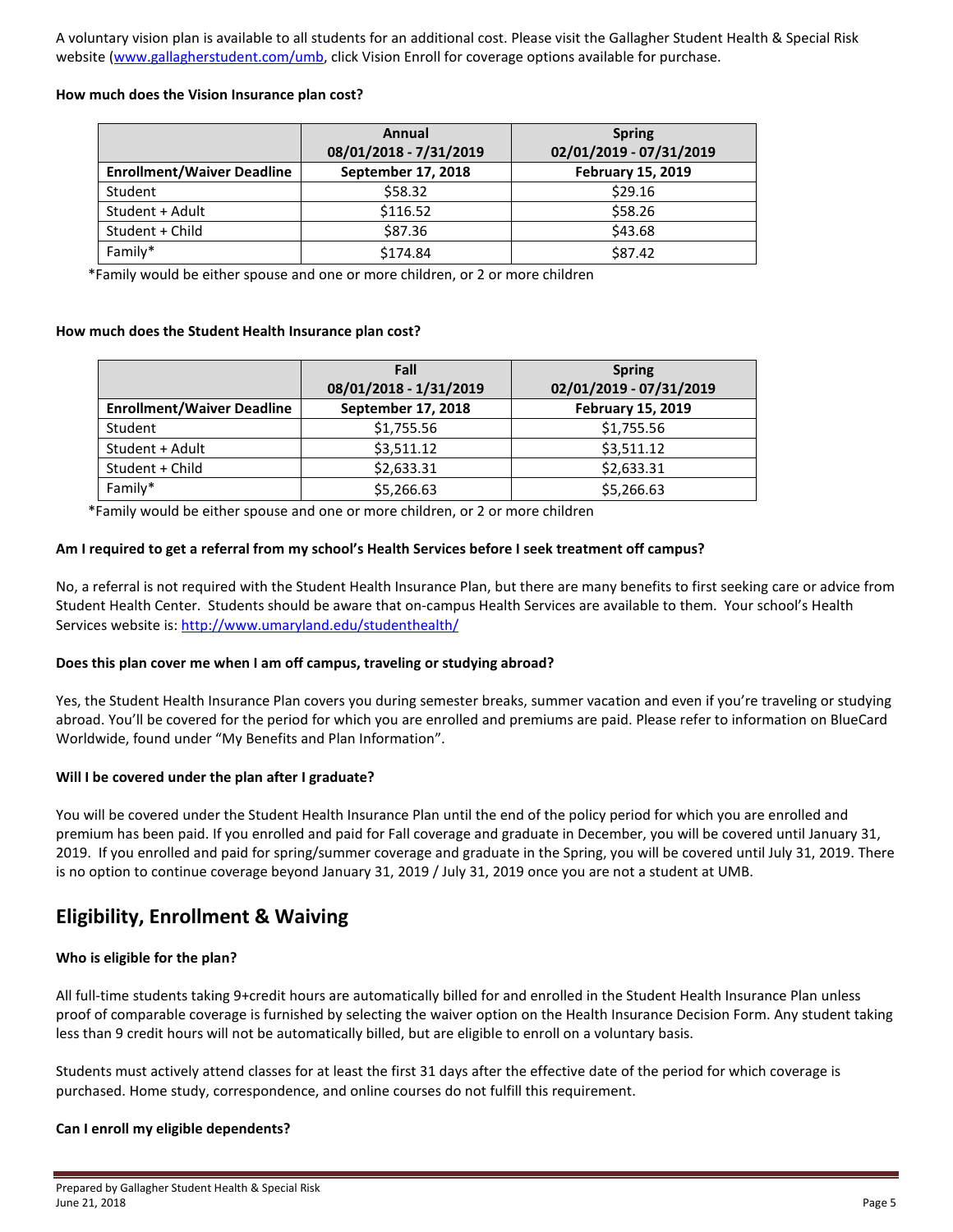Yes, you can enroll your eligible dependent(s) at the same time as your own initial plan enrollment by following the steps described in the 'How do I…?' section of this document. Dependent coverage must be purchased for the same time period as the students and cannot exceed the student's period of coverage. For example, a student enrolled for annual coverage that doesn't enroll their dependents for annual coverage cannot purchase dependent coverage for the spring semester unless a qualifying event, as defined below, occurs.

Students can add eligible dependent(s) if one of the qualifying events occur: (a) marriage, (b) birth of a child, (c) divorce, or (d) if the dependent is entering the country for the first time. If one of these qualifying events occurs, the Dependent Enrollment Form, supporting documentation and payment **must** be received by Gallagher Student Health & Special Risk within 31 days of the qualifying event. If approved, coverage will start on the date of the qualifying event. The premium is prorated. Forms received more than 31 days after the qualifying event will not be processed. Once a dependent is enrolled, coverage cannot be terminated unless the student loses eligibility.

#### <span id="page-5-0"></span>**How do recent changes to the Affordable Care Act affect Student Health Insurance Plan?**

One of the recently signed Executive Orders removed the federal penalty you would be assessed for not being enrolled in a health insurance plan beginning in 2019, but it is important to know that the mandate to have health insurance remains in place. However, your state of residence may have additional insurance requirements. Your school-sponsored Student Health Insurance Plan (SHIP) is fully compliant with health care reform and the Affordable Care Act (ACA). Being enrolled in SHIP meets the mandate to have health insurance.

Being ACA compliant means the SHIP provides specific essential health benefits such as certain preventive care services such as annual physical and GYN exams, and covers pre-existing conditions without any waiting period. To learn more about covered preventive services, go to [https://www.healthcare.gov/coverage/preventive-care-benefits/.](https://www.healthcare.gov/coverage/preventive-care-benefits/)

There have been an increasing number of insurance carriers deciding to not participate in state or federal Exchange or Marketplace. Those that continue to participate are offering plans with limited-provider networks or HMO networks. While it is important to not only have health insurance coverage available to meet the waiver requirement, it is equally important your health insurance plan has participating doctors and hospitals in the area where you are attending school. Additionally, Marketplace plans typically have annual deductibles much higher than the cost of your school's sponsored Student Health Insurance Plan.

If you are under the age of 26, you MAY be eligible to enroll as a dependent on a family's employer/group health insurance plan. Contact that plan for more information.

#### <span id="page-5-1"></span>**What is considered 'comparable coverage'?**

Having a plan of comparable coverage means your health insurance plan must be fully-compliant with the Affordable Care Act (ACA) and meet or exceed the benefits provided through the Student Health Insurance Plan (SHIP). This means your plan needs to have participating providers and cover a range of services in and around the area where you attend school. Services include, but are not limited to, preventive and non-urgent care, emergency care, surgical care, inpatient and outpatient hospitalization, lab work, diagnostic x-rays, physical therapy and chiropractic care, prescription drugs, mental health and substance abuse treatment. If your current plan is an HMO, it is very likely that coverage is limited, or not available, outside of the HMO's service area.

Before deciding whether or not to waive coverage, compare your current health insurance plan to the SHIP to look at your possible out-of-pocket costs – deductibles, copays, coinsurance, and out-of-pocket maximums. You may find your out-of-pocket costs are greater than paying the premium for SHIP.

Plans that are not considered comparable include: plans that only provide emergency services, international plans, travel insurance plans, Medi-share type plans, out-of-state Medicaid plans, and plans from insurance companies not located within the United States.

#### <span id="page-5-2"></span>**Can I waive the Student Health Insurance Plan with any of the insurance plans offered through my State's Marketplace?**

Students are eligible for the insurance plans offered through their home state's Marketplace. If you are a resident of the state in which you are attending school and are enrolled in a plan purchased through the Marketplace, you may be able to waive the Student Health Insurance Plan. Please review these plans carefully. Many of these plans will have a deductible greater than the deductibles on the Student Health Insurance Plan which will increase your out-of-pocket costs. Also, many of these plans are HMOs with restrictive provider networks so, look at the provider network to be sure that In-Network Providers are located near your campus.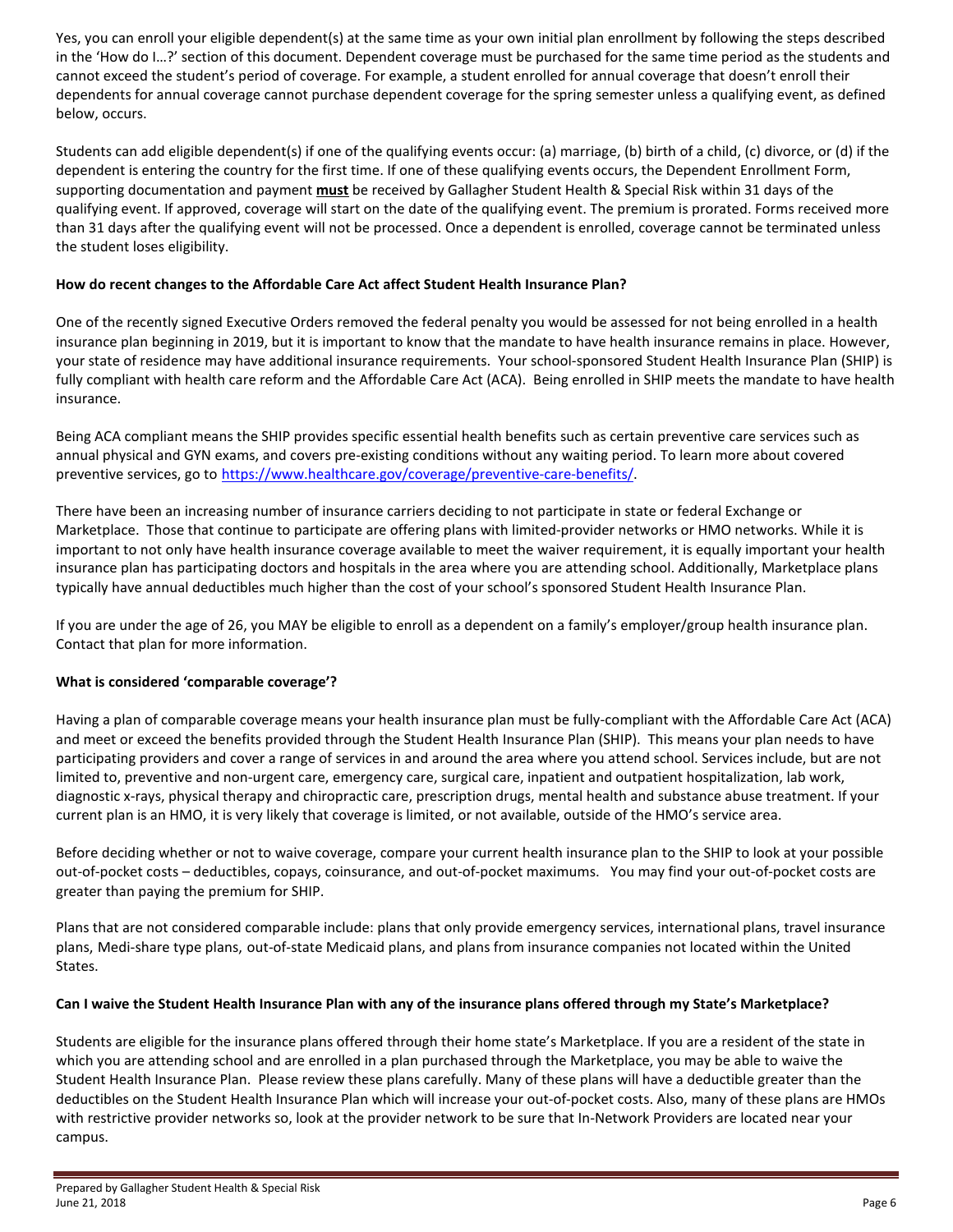If you are an international student, it's important to realize purchasing a subsidized plan through the Marketplace may jeopardize your visa status.

Please note, choosing to enroll in a State Marketplace plan mid-year is not considered a qualifying event that would allow you to terminate enrollment in the Student Health Insurance Plan.

#### <span id="page-6-0"></span>**Is there anything I need to know before waiving coverage?**

Before waiving coverage you should review your current policy, considering the following:

- Is your plan fully compliant with the Affordable Care Act? (reference the "What is considered Comparable Coverage" question above)
- Will your current plan cover medical care beyond emergency services (i.e. doctor's office visits, diagnostic testing, x-rays, prescription drugs, mental health, etc.) on- and off-campus?
- Does your plan have doctors and hospitals near campus?
- If you plan to travel elsewhere during the course of the year, does your coverage extend to these areas as well?
- Check the cost -- is the annual cost of this Student Health Insurance Plan less expensive than the cost of being added as a dependent to your parents' plan? Be sure to compare deductibles and total out-of-pocket costs, not just the annual premium.
- Are there administrative pre-requirements, pre-certification, or Primary Care Physician referrals required under your current plan that may delay receipt of care?

Please Note:

- Students who do not complete a decision form by the published deadline will be automatically enrolled in and billed for the Student Health Insurance Plan.
- Once eligibility is met, you are enrolled for the remainder of the policy and cannot waive later in the year, unless you experience a qualifying event.
- If you choose to waive coverage, there will not be another opportunity to enroll in the Plan until the following plan year unless you experience a qualifying event.
- It is recommended that all students submit an online decision form, whether enrolling or waiving.

#### <span id="page-6-1"></span>**Will my waiver be audited / verified?**

Yes, all submitted waiver forms will be subject to waiver verification. The intent of the waiver verification process is to assess whether or not your insurance plan will cover you when you're at school. The verification process checks the insurance company information you entered on your form and confirms the information submitted is accurate and that your coverage is currently active. Most waivers will be verified within 24-48 hours. Once your waiver has been verified, an email notification will be sent to the email address submitted on the form informing you of the acceptance or denial of the waiver. If your waiver is denied, the email will explain the reason for the denial and provide instructions on how to revise and resubmit your form and any applicable supporting documentation.

#### <span id="page-6-2"></span>**If I lose coverage with the Plan I waived with, can I enroll in the Student Health Insurance Plan?**

Yes, students who waive the Student Health Insurance Plan, and then lose coverage under that plan, may submit a Petition to Add form. The form can be found on the Gallagher Student Health & Special Risk website for your school under the 'Petition to Add' link on the left side of the page. Make sure you read the form carefully as it contains very specific information on the Petition to Add process.

#### <span id="page-6-3"></span>**Once I'm enrolled in the Student Health Insurance Plan, can I terminate coverage? Can I get a refund?**

No, once you're enrolled in the Student Health Insurance Plan, you will remain enrolled in it for that period of coverage. However, student can petition to waive the Student Health Insurance Plan due to being eligible or enrolling in another plan due to gaining coverage through marriage since the waiver deadline.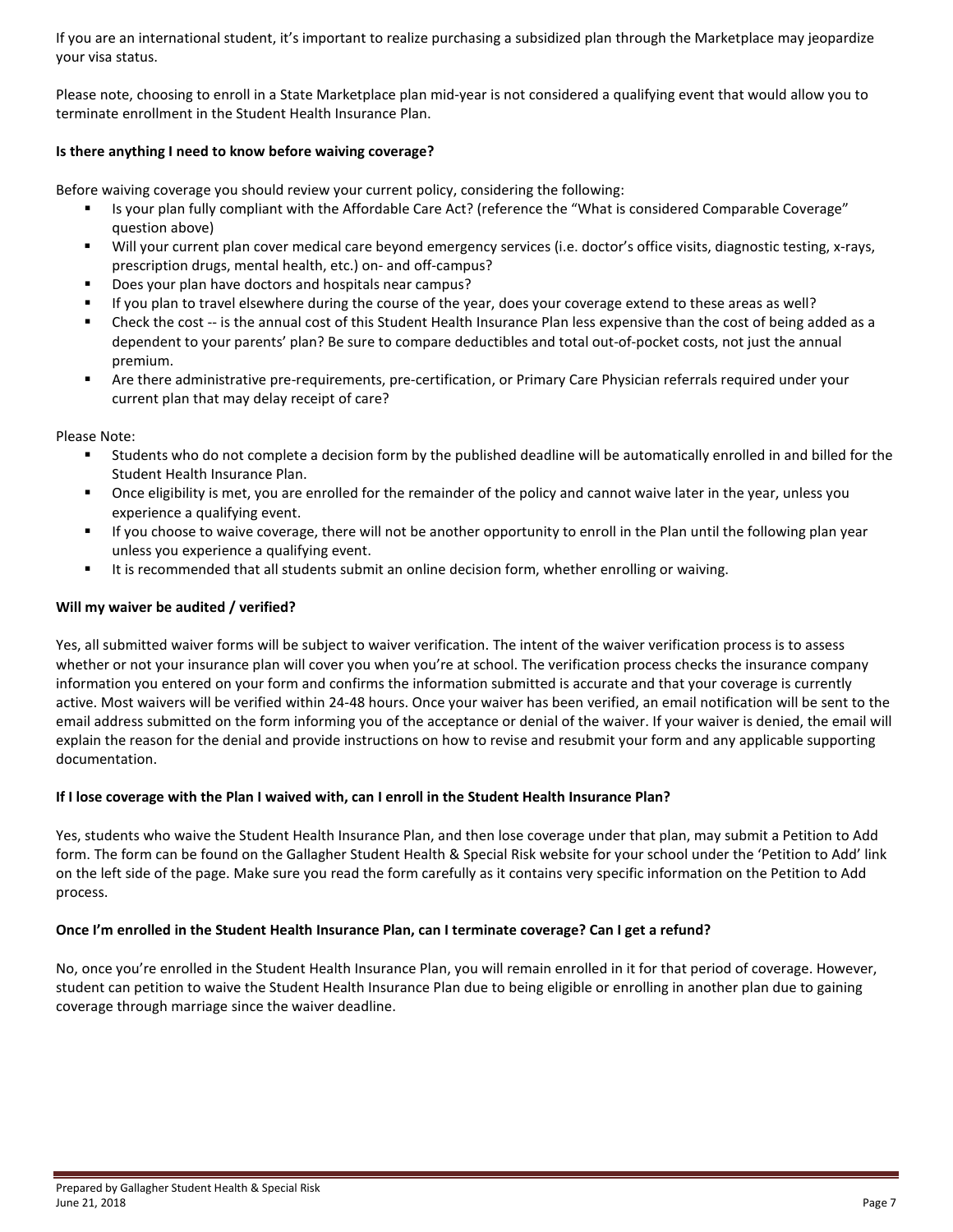### <span id="page-7-0"></span>**Plan Enhancements**

#### <span id="page-7-1"></span>**Are there any additional insurance products available?**

Personal Property & Renters Insurance is available to students on or off-campus, at home, or abroad. It includes coverage for damage or theft to laptops, cell phones, books, electronics, and much more! For more information, go to [www.gallagherstudent.com/property.](http://www.gallagherstudent.com/property)

Please visit [www.gallagherstudent.com,](http://www.gallagherstudent.com/) select your school specific page, and click on the 'Other Insurance Products' link for complete details about additional insurance products that are available as well as enrollment information.

*This document is a summary only and does not contain a full or complete recitation of the benefits and restrictions/exclusions. Please refer to the 'My Benefits and Plan Information' section of the website for a complete description of the benefits, exclusions, and limitations of the plan.*